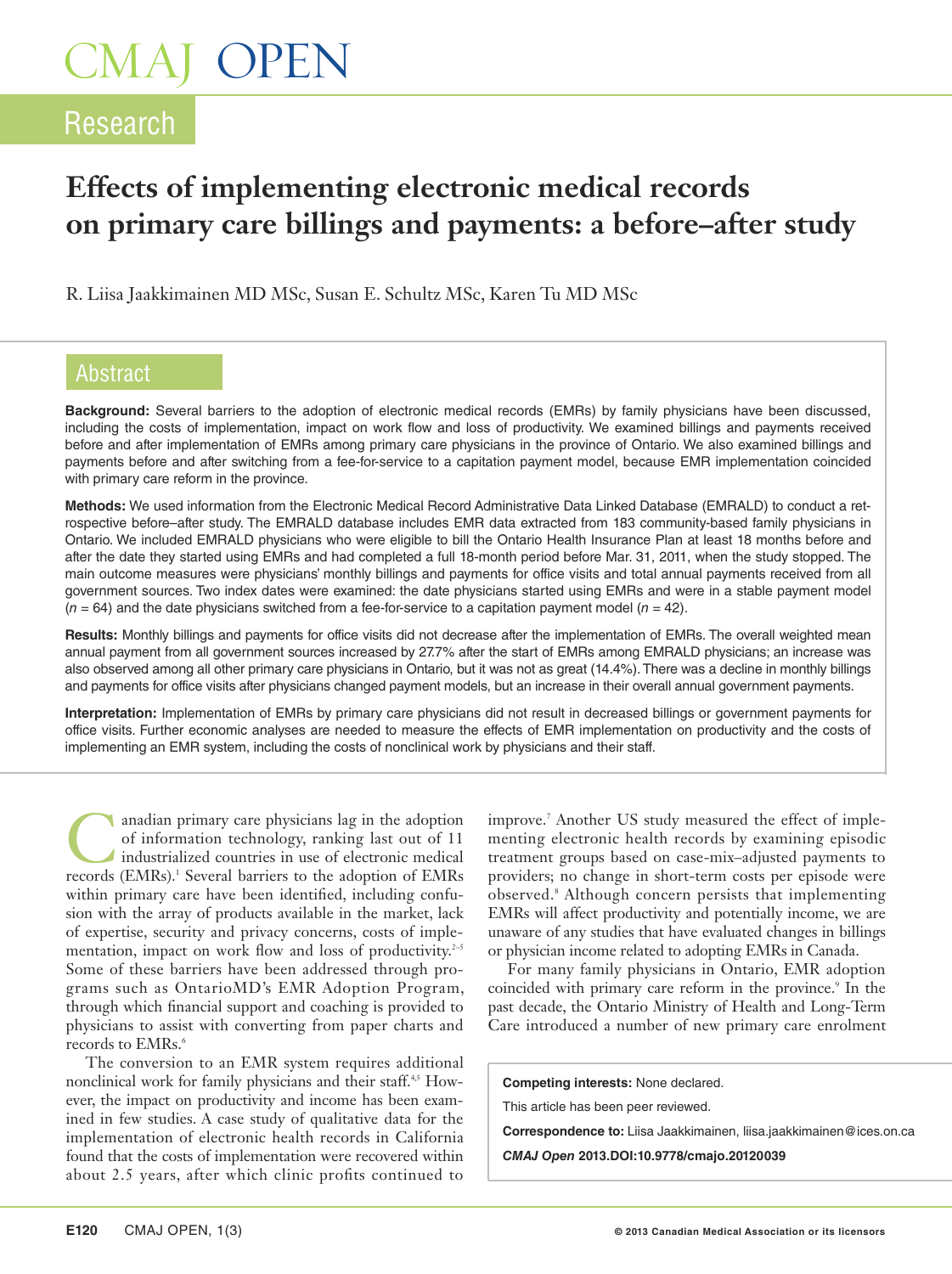models, starting with Family Health Networks, which include a base payment per patient for the provision of comprehensive care (capitation) plus incentives, premiums and bonuses for providing preventive care and managing certain chronic diseases.10 Family Health Groups were then introduced; this enhanced fee-for-service model offers fee-for-service payments plus bonuses and incentives for achieving targets, such as the proportion of patients receiving preventive care. Family Health Organizations came next and are also based on capitation-based physician payments. Finally, Family Health Teams were developed; this model expands interdisciplinary care within a family practice. The introduction of these payment models has had a substantial impact on family physicians' incomes since 2005.<sup>11</sup>

We examined whether family physicians' billings and payments received for office visits, and total payments received from all government sources, would be affected by the implementation of EMRs. Because a change in payment model could also affect billings and payments, we also examined separately the effect of switching from a fee-for-service to a capitation payment model.

#### **Methods**

#### **Study design**

We conducted a retrospective before–after study of billings and payments received for office visits, as well as total annual payments received from all government sources, among primary care physicians in Ontario. We used the date they implemented EMRs or the date they changed from a fee-for-service payment model (traditional fee for service or Family Health Group) to a capitation-based model (Family Health Network, Family Health Organization or Family Health Team) as the index dates.

#### **Data sources**

The EMR-related information used in this study came from the Electronic Medical Record Administrative Data Linked Database (EMRALD).<sup>12</sup> The database was started in 2007 using a mechanism to extract and securely transfer data provided by enrolled Ontario physicians using Practice Solutions EMR software; the data are linked to the health administrative data held at the Institute for Clinical Evaluative Sciences. Practice Solutions EMR software is the most frequently adopted government-supported EMR software in Ontario.<sup>13</sup> At the time this study was conducted, there were 183 community-based family physicians contributing their primary care data to EMRALD.

For this study, we linked data from the EMRALD database with those from the Ontario Health Insurance Plan (OHIP) database of physician fee-for-service billings and shadow billings (where physicians participating in capitation models submit billing claims primarily for administrative purposes rather than for remuneration). Physicians were linked by encrypted OHIP billing numbers, and patient data were linked by key numbers assigned by the Institute for Clinical Evaluative Sciences; the key numbers are an encrypted form of health card number. No identifying information was used.

#### **Study cohorts**

We included family physicians enrolled in EMRALD who were eligible to bill OHIP at least 18 months before and 18 months after the date they started using EMRs. We used the Corporate Provider Database to determine OHIP billing eligibility. Because our study period ended Mar. 31, 2011, we excluded physicians who started using EMRs less than 18 months before that date. The EMR start date was defined as the day on which there were at least 5 progress notes with billings in the physician's EMR record. Of the 183 family physicians enrolled in EMRALD at the time of the study, 68 did not meet the inclusion criteria: 14 had less than 18 months of billings after their EMR start date, 39 did not have 18 months of billings before their EMR start date, and 15 had insufficient look-back and follow-up times.

For the analysis of the effect of changing from a fee-forservice payment model to a capitation model, we selected family physicians who switched to a capitation model more than 18 months before they started using EMRs (*n* = 42). This ensured that the 18-month follow-up period after switching payment models did not include their EMR start date.

To get the most accurate estimate of the effect of EMR implementation on billings and payments, we constructed a cohort of 64 physicians whose payment model did not change during the 18 months before and the 18 months after their EMR start date. This cohort included the 42 physicians in the payment-model cohort (because they switched payment models more than 18 months before their EMR start date) and 22 physicians whose payment model either did not change 18 months before or after their EMR start date or changed more than 18 months after the EMR start date.

#### **Study periods**

For the EMR analyses, the maximum follow-up date was Mar. 31, 2011. Therefore, the latest EMR start date included in the study was 18 months before that date. Look-back and follow-up periods were 18 months before and 18 months after each EMR start date (Appendix 1, available at www.cmajopen.ca /content /1/3/E120/suppl/DC1).

For the study examining the effect of changing from a feefor-service to a capitation payment model, the date on which the physician switched had to be more than 18 months before his or her EMR start date. The look-back and follow-up periods were 18 months before and 18 months after the capitation start date (Appendix 1).

#### **Outcome measures**

The primary outcome measures were physicians' monthly billings and payments received for office visits and total annual payments received from all government sources. Billings for office visits included OHIP billings for assessments and consultations. We excluded visits that took place in an emergency department, hospital, long-term care facility or patient's home. Billings for procedures were also excluded. Payments for office visits were the sum of all OHIP fee-forservice payments for office visits as defined above.

To estimate the impact of implementing EMRs or switch-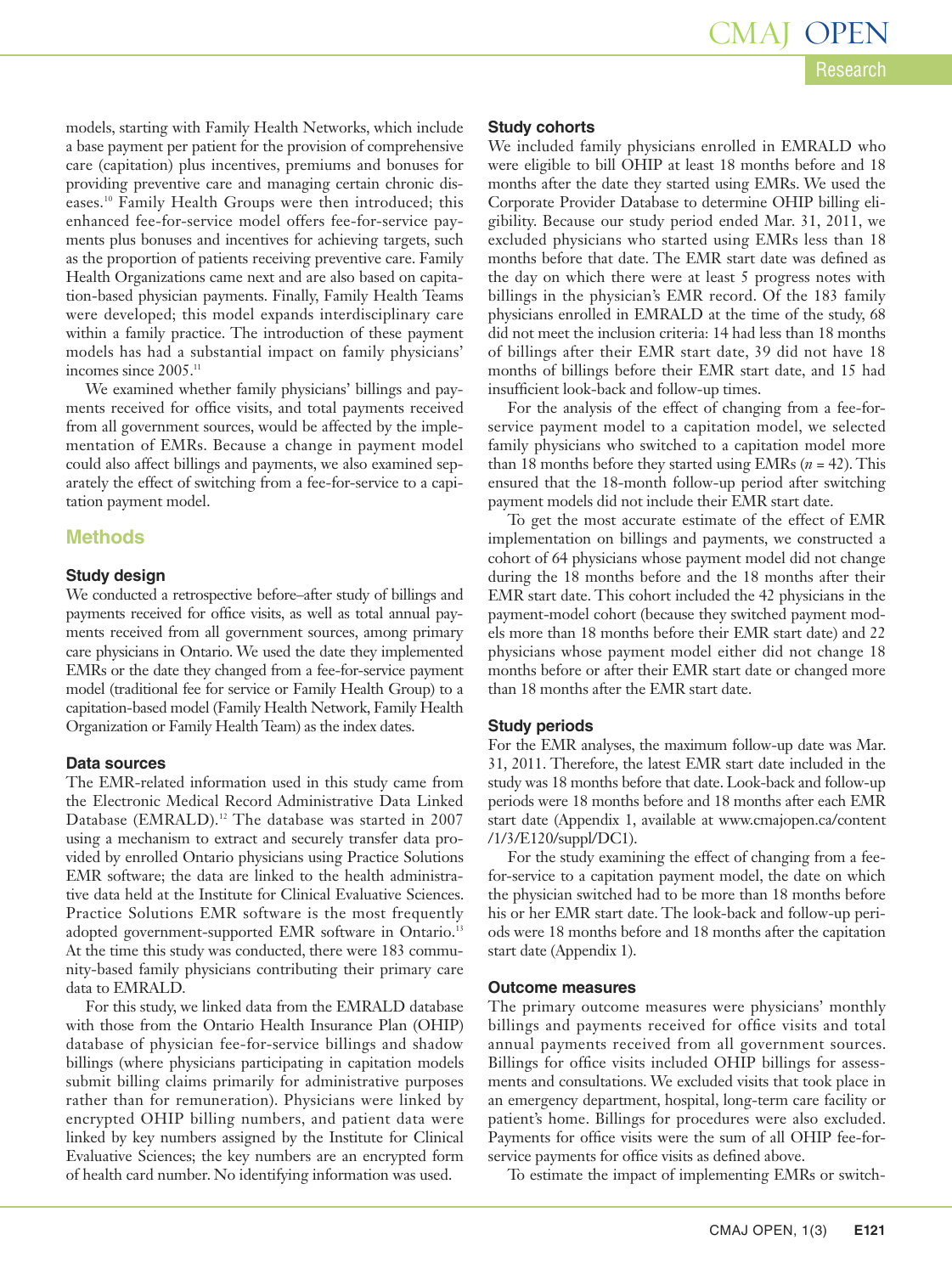# CMAJ OPEN

#### Research

ing payment models on payments received from all government sources, not just fee-for-service payments for office visits, we used data generated for the report "Payments to Ontario Physicians from Ministry of Health and Long-Term Care Sources."11 These data included fee-for-service payments plus payments from a number of other sources and mechanisms, such as alternate payment plans, capitation and a variety of incentives, bonuses and premiums. The data are calculated for individual physicians but are available only for an entire fiscal year. Thus, the pre-capitation or pre-EMR year is defined as the full fiscal year before, but not including, the capitation or EMR start date. Similarly, the post-capitation or post-EMR year is the first full fiscal year after the year containing the capitation or EMR start date.

#### **Generalizability of data**

We compared characteristics of the 183 physicians enrolled in EMRALD in 2010/11 with those of all other general practitioners and family physicians in Ontario in that period who had active practices  $(n = 11\,385)$ . Characteristics included age, sex, location of undergraduate medical training (Canada v.

elsewhere), practice rurality (rural, suburban or urban), proportion of billed visits in emergency departments and fulltime affiliation with a patient-enrolment model.<sup>9,10</sup> We also compared patients who visited EMRALD physicians (*n* = 286 177) with patients of all other family physicians in primary care models with rostered patients (*n* = 9 728 198) and who had used health services in Ontario in the past 7 years. Patient characteristics included age, sex, socioeconomic status (income quintile), rurality, degree of comorbidity (determined by the number of Adjusted Clinical Groups, with  $0 =$  no comorbidity and  $\ge 10 =$  high comorbidity), and medical history (prior acute myocardial infarction, current diabetes, hypertension, chronic obstructive pulmonary disease, asthma, congestive heart failure or mental health issues).

#### **Statistical analysis**

We summed the number of billings for office visits by physician for each month. We then calculated the monthly average across all physicians in a given study cohort. Recognizing that situations such as maternity, illness and parental leave could result in a drop in billings that would erroneously be attrib-

Table 1: Characteristics of 183 family physicians (FPs) enrolled in EMRALD<sup>\*</sup> and all other general practitioners/family physicians (GP/FPs) in Ontario in 2010/11

|                                                                                   | Group; no. (%) of physicians or mean $\pm$ SD |                                  |            |
|-----------------------------------------------------------------------------------|-----------------------------------------------|----------------------------------|------------|
| Characteristic                                                                    | <b>FMRAID FPS</b><br>$n = 183$                | All other GP/FPs<br>$n = 11,385$ | $p$ values |
| Sex                                                                               |                                               |                                  |            |
| Male                                                                              | 85 (46.4)                                     | 6833 (60.0)                      | 0.008      |
| Female                                                                            | 98 (53.6)                                     | 4552 (40.0)                      | 0.007      |
| Age group, yr                                                                     |                                               |                                  |            |
| < 35                                                                              | 35(19.1)                                      | 1094 (9.6)                       | 0.08       |
| $35 - 44$                                                                         | 63 (34.4)                                     | 2617 (23.0)                      | 0.04       |
| $45 - 54$                                                                         | 38(20.8)                                      | 3312 (29.1)                      | 0.4        |
| $\geq 55$                                                                         | 47 (25.7)                                     | 4362 (38.3)                      | 0.1        |
| Age, yr, mean $\pm$ SD                                                            | $44.9 \pm 10.8$                               | $50.6 \pm 11.8$                  | < 0.001    |
| Location of medical training                                                      |                                               |                                  |            |
| Canada                                                                            | 157 (86.6)                                    | 8731 (76.7)                      | 0.005      |
| Flsewhere                                                                         | 16(8.3)                                       | 2647 (23.2)                      | 0.2        |
| Missing data                                                                      | 10(5.1)                                       | 7(0.1)                           | $\equiv$   |
| No. of years in practice, mean $\pm$ SD                                           | $14.0 \pm 9.7$                                | $17.0 \pm 9.3$                   | < 0.001    |
| Rurality                                                                          |                                               |                                  |            |
| Rural                                                                             | 35(19.1)                                      | 850 (7.5)                        | 0.02       |
| Suburban                                                                          | 40 (21.9)                                     | 1871 (16.4)                      | 0.4        |
| Urban                                                                             | 108 (59.0)                                    | 8664 (76.1)                      | < 0.001    |
| % billing more than 25% of patient<br>visits in an emergency department           | 15.3                                          | 13.7                             | 0.4        |
| Full-time affiliation with a patient<br>enrolment model group on Mar. 31,<br>2011 | 173 (94.5)                                    | 6866 (60.3)                      | < 0.001    |

Note: EMRALD = Electronic Medical Record Administrative Data Linked Database, SD = standard deviation. \*Family physicians who started using EMR software and were contributing data to this database at the time of the study.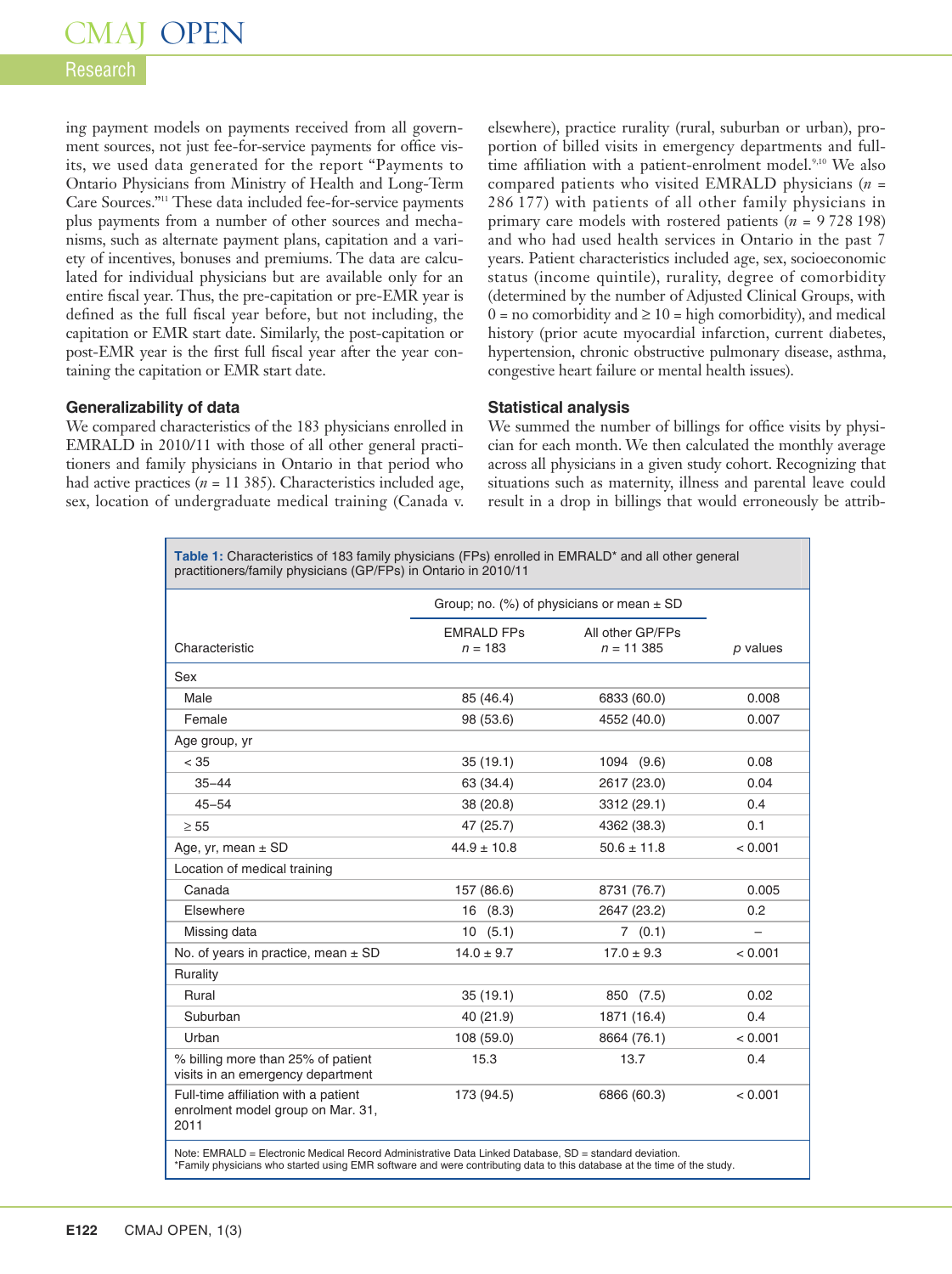uted to EMR implementation or a change in payment model, the average for each month was based only on data for physicians who had at least 50 billings during the month.

To determine the effect of implementing EMRs or of switching to a capitation model, we calculated the mean number of billings and payments for office visits before and after the respective index date. We used a *t* test to determine statistical significance and conducted an interrupted time series analysis to test for a change in the slope before and after the index dates using SAS software (version 9.1 of the SAS System for Unix, SAS Institute Inc.).

For total payments from all government sources, we calculated the mean annual payments from all sources before and after the change to a capitation model or the start of EMRs. The total weighted mean was estimated by weighing the mean annual payment by the number of family physicians in each year from 2005 to 2009. The percentage change was calculated as the mean payment after the change (change to capitation or start of EMRs) minus the mean payment before the change, divided by the mean payment before the change.

#### **Results**

#### **Physician and patient characteristics**

The characteristics of the 183 family physicians enrolled in EMRALD and all other primary care physicians in active practice in Ontario in 2010/11 are provided in Table 1. Physicians in EMRALD were younger and more likely to be female, to be a Canadian medical graduate and to participate in a patient-enrolment model. They were also less likely to practise in urban locations.

When comparing characteristics of patients of physicians in the 2 groups, we found no major differences in distribution by age or sex (Table 2). Higher proportions of patients of physicians in EMRALD were in the highest income quintile and lived in rural and suburban regions. A slightly higher proportion of patients of EMRALD physicians had no or lower comorbidity, and lower proportions had diabetes or hypertension. We did not find a difference between the patient groups with respect to the proportion who had a previous acute myocardial infarction, asthma, congestive heart failure, chronic obstructive pulmonary disease or mental health issues.

#### **Effect of implementing EMRs**

Figure 1 shows the mean number of monthly billings and payments for office visits before and after the implementation of EMRs among the 64 family physicians in EMRALD who did not change their payment model during the 18 months before and after the EMR start date. During the 18 months before the EMR start date, there was a significant decline in both the mean number of monthly billings (slope −2.05, 95% CI −3.23 to −0.88) and the mean number of monthly payments (slope − 52.1, 95% CI −66.7 to −37.5). After the EMR start date, monthly billings and payments stabilized, with no significant change during the 18-month follow-up period (billings: slope 0.47, 95% CI –0.50 to 1.44; payments: slope 10.1, 95% CI – 5.3 to 25.6).

**Table 2:** Characteristics of patients of 183 family physicians (FPs) enrolled in EMRALD\* and rostered patients of all other general practitioners/family physicians (GP/FPs) in Ontario in 2010/11

|                                                  | Patients of                    | Patients of all                  |
|--------------------------------------------------|--------------------------------|----------------------------------|
| Characteristic                                   | EMRALD FPs, %<br>$n = 286$ 177 | other GP/FPs, %<br>$n = 9728198$ |
| Sex                                              |                                |                                  |
| Male                                             | 45.4                           | 47.4                             |
| Female                                           | 54.6                           | 52.6                             |
| Age group, yr                                    |                                |                                  |
| $\leq 4$                                         | 6.3                            | 4.0                              |
| $5 - 17$                                         | 13.4                           | 14.6                             |
| $18 - 29$                                        | 14.9                           | 15.1                             |
| $30 - 44$                                        | 21.6                           | 20.5                             |
| $45 - 64$                                        | 28.3                           | 30.2                             |
| $65 - 74$                                        | 7.7                            | 8.3                              |
| $75 - 84$                                        | 5.3                            | 5.3                              |
| $\geq 85$                                        | 2.5                            | 2.0                              |
| Income quintile                                  |                                |                                  |
| 1 (lowest)                                       | 16.8                           | 17.7                             |
| 2                                                | 17.7                           | 19.3                             |
| 3                                                | 18.9                           | 20.3                             |
| 4                                                | 21.0                           | 21.7                             |
| 5 (highest)                                      | 23.9                           | 20.7                             |
| Unknown/missing data                             | 1.8                            | 0.3                              |
| Rurality                                         |                                |                                  |
| Rural                                            | 14.9                           | 5.5                              |
| Suburban                                         | 20.0                           | 17.6                             |
| Urban                                            | 65.0                           | 76.9                             |
| No. of adjusted clinical<br>groups (comorbidity) |                                |                                  |
| 0 (no comorbidity)                               | 7.6                            | 6.2                              |
| $1 - 5$                                          | 48.0                           | 45.7                             |
| $6 - 9$                                          | 35.9                           | 39.4                             |
| $\geq$ 10 (high comorbidity)                     | 8.5                            | 8.6                              |
| Chronic condition                                |                                |                                  |
| Previous acute MI                                | 1.3                            | 1.3                              |
| Asthma                                           | 14.0                           | 14.7                             |
| Congestive heart failure                         | 2.1                            | 1.8                              |
| COPD                                             | 6.3                            | 6.3                              |
| <b>Diabetes</b>                                  | 8.3                            | 9.7                              |
| Hypertension                                     | 20.7                           | 22.9                             |
| Mental health issue                              | 21.4                           | 20.8                             |
| $\geq$ 1 chronic condition†                      | 46.5                           | 50.4                             |

Note: COPD = chronic obstructive pulmonary disease, EMRALD = Electronic Medical Record Administrative Data Linked Database, MI = myocardial infarction. \*Family physicians who started using EMR software and were contributing data to this database at the time of the study.

†One or more of asthma, congestive heart failure, COPD, diabetes, hypertension or mental health issue.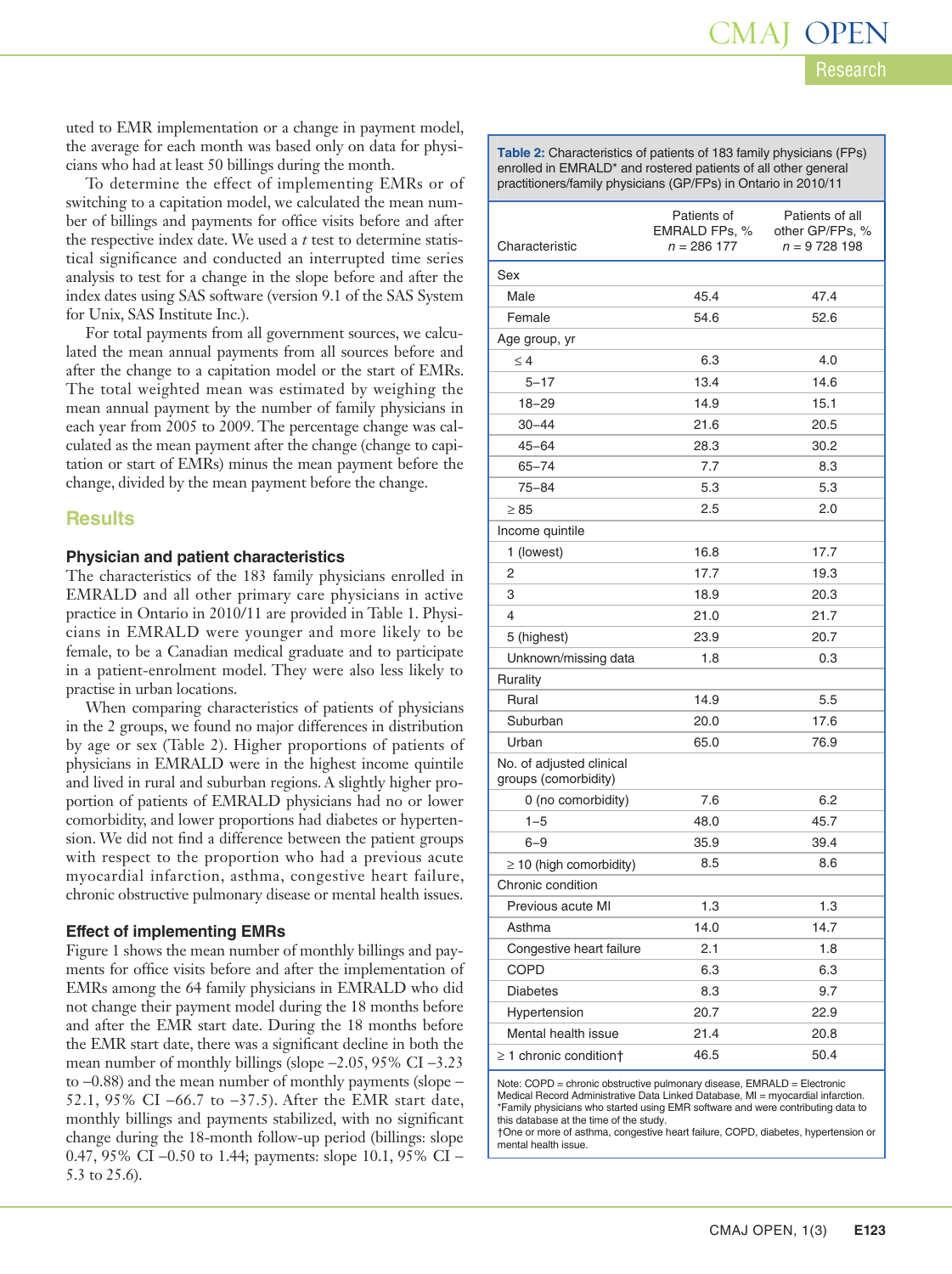#### Research

#### **Effect of switching to capitation model**

Figure 2 shows the mean number of monthly billings and payments for office visits before and after the switch to a capitation model among the 42 family physicians in EMRALD who made the switch at least 18 months before their EMR start date. There was a decline in monthly billings during the 18 months before switching payment models; however, the change was not statistically significant (slope −0.93, 95% confidence interval [CI] −1.91 to 0.06). The decline in billings for office visits after changing payment models was significant (slope −0.36, 95% CI −4.94 to −2.22), as was the decline in monthly payments for office visits (slope −385.9, 95% CI − 437.0 to −334.8). There was no statistically significant change in payments before changing models (slope −10.5, 95% CI − 50.8 to 29.7).

#### **Effect on total payments**

The mean total payments received from all government sources increased by 20.9% in the fiscal year after implementation of EMRs among the 64 family physicians from EMRALD included in this analysis. A larger increase in total annual payments (44%) was observed after the switch to a capitation model among the 42 family physicians from EMRALD included in this analysis.

When we compared mean annual payments from all government sources before and after EMRs were started among family physicians in EMRALD with the mean annual payments among all other primary care physicians in Ontario during the same period, we noted increases in both physician groups (Table 3). The increases among the EMRALD physicians were larger than those for the other physicians in every year except 2007 and 2009. The overall weighted mean annual payment increased by 27.7% after the start of EMRs among the physicians enrolled in EMRALD. An increase was also observed among the other primary care physicians in Ontario during the same time interval, but it was not as great (14.4%).

#### **Interpretation**

We found that, among the family physicians in our study who implemented EMRs, their monthly billings and payments for office visits declined in the 18 months before starting EMRs and then stabilized after their EMR start dates. The overall annual payments from all government sources increased after EMR implementation, similar to the increases seen among all other primary care physicians in Ontario. Among the family physicians in our study who changed from a fee-for-service to a capitation payment model, their monthly billings and payments for office visits decreased in the 18 months after the switch. However, their overall annual payments from all government sources increased during the same period.

Family physicians who participate in capitation models are supposed to submit their claims (shadow billings). In an effort to encourage the submission of shadow billings, the provincial government provides a small proportion of the payment for these claims as an incentive.14,15 However, there is work associated with submitting billing information, and family physicians may not bother to submit claims for all of their patient encounters. The decline in billings observed before the EMR start date may therefore have been a continuation of the decline in billings after switching payment models. Total payments from all government sources increased after the EMR start date, but increases were generally seen for all primary care physicians in Ontario over time.<sup>11</sup> One possible explanation for the plateau in billings observed after implementing EMRs is that the use of EMR-provided billing features made



**Figure 1:** Mean number of billings and payments received for office visits per month before and after implementing electronic medical records (EMRs) among 64 family physicians who did not change their primary care payment model in the 18 months before or after the EMR start date.  $FFS =$  fee for service.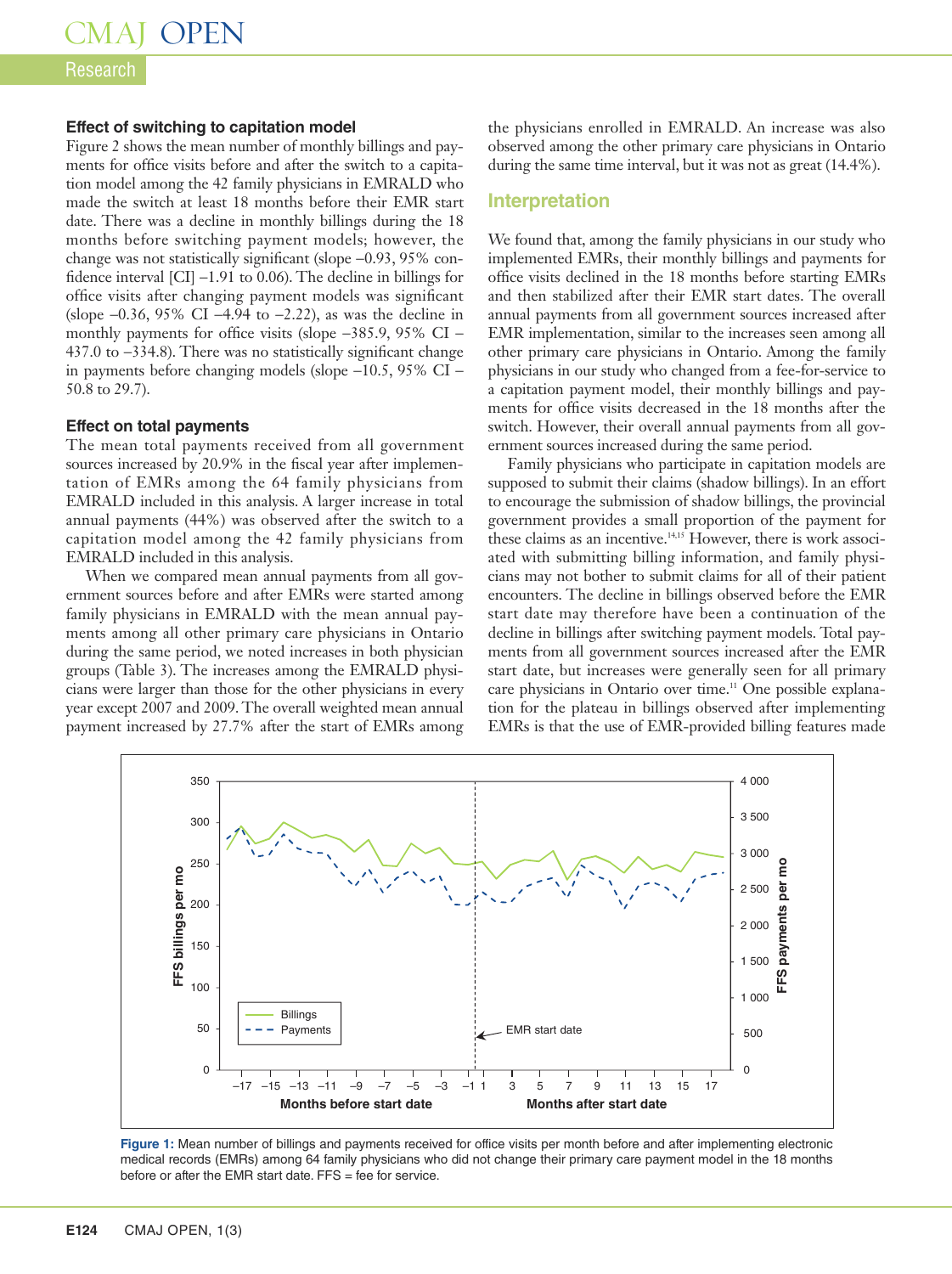it easier to submit claims. Also, during this time, more billing options were introduced for physicians participating in the newer primary care models, and this stabilization may have reflected uptake of these new codes.

For primary care physicians in Ontario, billings or claims do not equal income. Many physicians now receive most of their payments as capitation payments for rostered patients. Additional sources of revenue include bonus payments, incentive payments for rural practice and other global payments. Physicians may also receive payments directly from patients for services not covered by the government (e.g., fees for cosmetic procedures and block fees [annual fees charged to patients for a number of services not covered by OHIP, such as sick notes for work, copy and transfer of medical records, and prescription refills over the phone]), which were not included in our analyses. Electronic medical records may assist practices with tracking, flagging and reporting some of these services for payments. However, adoption of EMRs among physicians in Canada, including the use of the full functionality of EMRs to track their work, is not well known.<sup>16</sup> Also, payments to family physicians do not include the costs associated with running a practice, including the costs associated with implementing an EMR system. Financial help was made available to family physicians via OntarioMD for startup costs. Nevertheless, much nonclinical work and time is taken by physicians and their staff when they adopt an EMR system, and we did not estimate the costs associated with this learning curve.



**Figure 2:** Mean number of billings and payments received for office visits per month before and after switching from fee-forservice to capitation payment model among 42 family physicians not using electronic medical records. FFS = fee for service.

**Table 3:** Mean total annual payments from all government sources before and after implementation of EMRs for family physicians (FPs) enrolled in EMRALD\* and for all other general practitioners/family physicians (GP/FPs) in Ontario during the same period

|                               | <b>EMRALD FPS</b>                       |                                          |                                           |                | All other GP/FPs     |                                                     |                      |                                                                  |                |
|-------------------------------|-----------------------------------------|------------------------------------------|-------------------------------------------|----------------|----------------------|-----------------------------------------------------|----------------------|------------------------------------------------------------------|----------------|
| <b>EMR</b> start              | No. who<br>started using<br><b>EMRs</b> | Mean annual<br>payment in<br>pre-EMR yr+ | Mean annual<br>payment in<br>post-EMR yr‡ | $\%$<br>change | No. of<br>physicians | Mean annual<br>payment in same yr<br>as pre-EMR yrt | No. of<br>physicians | Mean annual<br>payment in same yr<br>as post-EMR yr <sup>+</sup> | $\%$<br>change |
| 2005                          | 18                                      | 191 342                                  | 351 251                                   | 83.6           | 9865                 | 183 570                                             | 10 046               | 243 427                                                          | 32.6           |
| 2006                          | 38                                      | 200 836                                  | 256 882                                   | 27.9           | 10 129               | 214 025                                             | 10 149               | 248 381                                                          | 16.1           |
| 2007                          | 8                                       | 196 967                                  | 210 036                                   | 6.6            | 10 046               | 243 427                                             | 10 352               | 273 962                                                          | 12.5           |
| 2008                          | 12                                      | 257 110                                  | 347 938                                   | 35.3           | 10 149               | 248 381                                             | 10 666               | 285 366                                                          | 14.9           |
| 2009                          | 26                                      | 271 144                                  | 275 190                                   | 1.5            | 10 352               | 273 962                                             | 10872                | 279 978                                                          | 2.2            |
| <b>Total weighted</b><br>mean |                                         | 223 399                                  | 285 240                                   | 27.7           |                      | 233 100                                             |                      | 266 679                                                          | 14.4           |

Note: EMR = electronic medical record, EMRALD = Electronic Medical Record Administrative Data Linked Database

\*Family physicians who started using EMR software and were contributing data to this database.

†The pre-EMR year is the full fiscal year before, but not including, the EMR start date.

‡The post-EMR year is the first full fiscal year after the year containing the EMR start date.